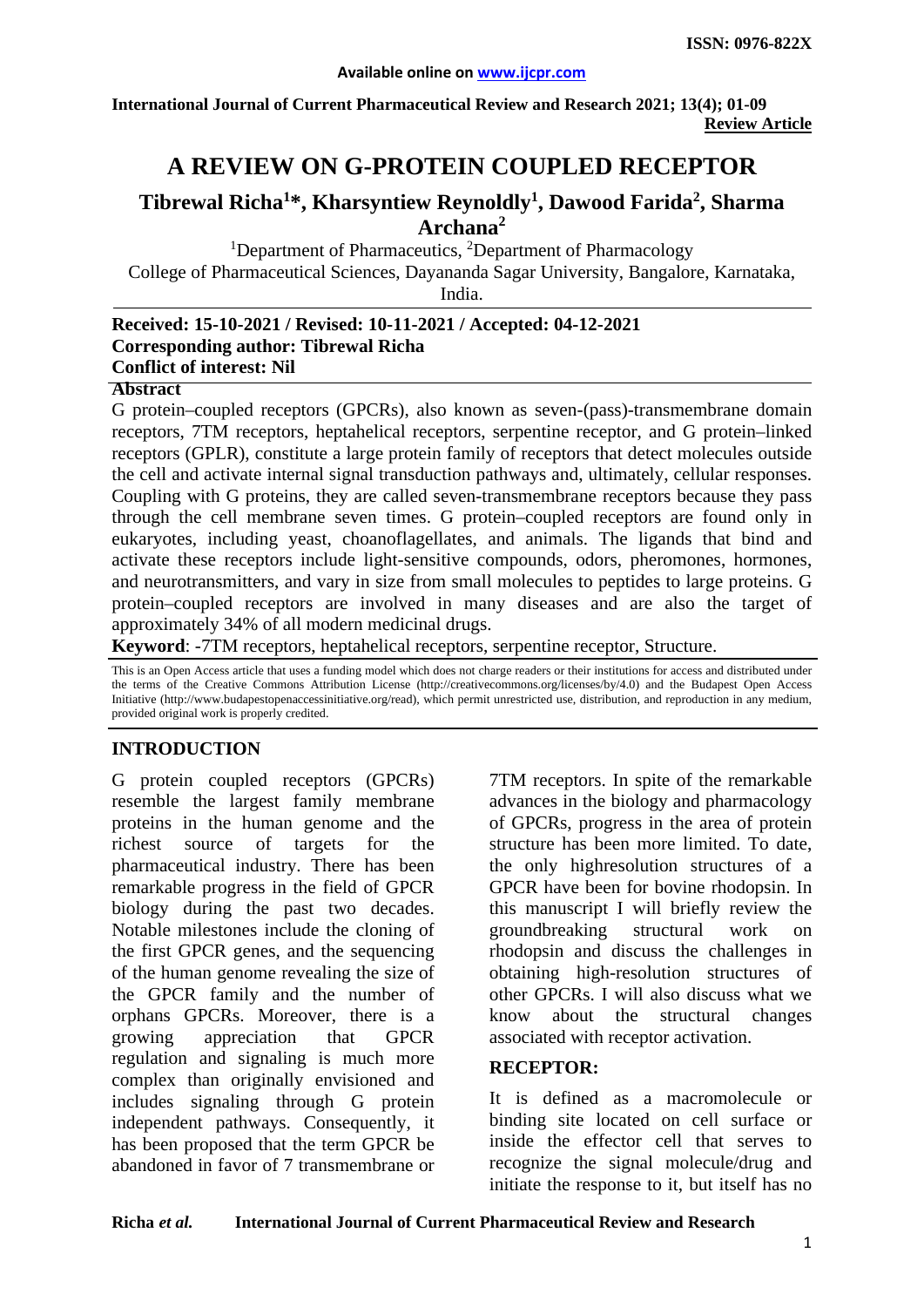other function, e.g. Muscarinic (M type) and Nicotinic (N type) receptors of Cholinergic system.

Any target molecule with which a drug molecule has to combine in order to elicit its specific effect

A major group of drug receptors consists of proteins that normally serve as receptors for endogenous regulatory ligands.

#### **Nature of Receptors:**

• Not hypothesis anymore – proteins and nucleic acids

• Isolated, purified, cloned and amino acid sequencing done

• Cell surface receptors remain floated in cell membrane lipids

• Non-polar hydrophobic portion of the amino acid remain buried in membrane while polar hydrophilic remain on cell surface

• Major classes of receptors have same structural motif – pentameric etc.

• But, majority of individual receptor molecules are made up of nonidentical subunits – ligand binding brings about changes in structure or alignment of subutits

• Binding of polar drugs in ligand binding domain induces conformational changes (alter distribution of charges and transmitted to coupling domain to be transmitted to effector domain

• Many drugs act on Physiological receptors – also true drug receptors.

### **Receptor Subtypes:**

Evaluation of receptors and subtypes – lead to discovery of various newer target molecules

Example- Acetylcholine - Muscarinic and Nicotinic, M1, M2, M3, NM, NN α (alpha) and  $β$  (beta) ...

Criteria of Classification:

Pharmacological criteria –

potencies of selective agonist and antagonists – Muscarinic, nicotinic, alpha and beta adrenergic etc.

Tissue distribution – beta 1 and beta 2 Ligand binding

Transducer pathway and Molecular cloning

#### **Classification:-**

The exact size of the GPCR superfamily is unknown, but nearly 800 different [human](https://en.wikipedia.org/wiki/Human) [genes](https://en.wikipedia.org/wiki/Genes) (or  $\sim$  4% of the entire [protein-coding](https://en.wikipedia.org/wiki/Protein_biosynthesis) [genome\)](https://en.wikipedia.org/wiki/Genome) have been predicted to code for them from genome [sequence analysis.](https://en.wikipedia.org/wiki/Sequence_analysis) Although numerous classification schemes have been proposed, the superfamily was classically divided into three main classes (A, B and C) with no detectable shared [sequence homology](https://en.wikipedia.org/wiki/Sequence_homology) between classes.

The largest class by far is class A, which accounts for nearly 85% of the GPCR genes. Of class A GPCRs, over half of these are predicted to encode [olfactory](https://en.wikipedia.org/wiki/Olfactory_receptors)  [receptors,](https://en.wikipedia.org/wiki/Olfactory_receptors) while the remaining receptors are [liganded](https://en.wikipedia.org/wiki/Ligand_%28biochemistry%29) by known [endogenous](https://en.wikipedia.org/wiki/Endogenous) [compounds](https://en.wikipedia.org/wiki/Chemical_compound) or are classified as [orphan](https://en.wikipedia.org/wiki/Orphan_receptor)  [receptors.](https://en.wikipedia.org/wiki/Orphan_receptor) Despite the lack of sequence homology between classes, all GPCRs have a common [structure](https://en.wikipedia.org/wiki/Protein_tertiary_structure) and mechanism of [signal transduction.](https://en.wikipedia.org/wiki/Signal_transduction) The very large rhodopsin A group has been further subdivided into 19 subgroups [\(A1-A19\)](https://en.wikipedia.org/wiki/Rhodopsin-like_receptors#Classes).

More recently, an alternative classification system called GRAFS [\(Glutamate,](https://en.wikipedia.org/wiki/Metabotropic_glutamate_receptor) [Rhodopsin,](https://en.wikipedia.org/wiki/Rhodopsin) *[Adhesion](https://en.wikipedia.org/wiki/Adhesion-GPCRs)*, [Frizzled](https://en.wikipedia.org/wiki/Frizzled)[/Taste2,](https://en.wikipedia.org/wiki/Taste_receptor) [Secretin\)](https://en.wikipedia.org/wiki/Secretin_receptor) has been proposed. According to the classical A-F system, GPCRs can be grouped into 6 classes based on sequence homology and functional similarity:

- Class A (or 1) [\(Rhodopsin-like\)](https://en.wikipedia.org/wiki/Rhodopsin-like_receptors)
- Class B (or 2) [\(Secretin receptor](https://en.wikipedia.org/wiki/Secretin_receptor_family)  [family\)](https://en.wikipedia.org/wiki/Secretin_receptor_family)
- [Class C](https://en.wikipedia.org/wiki/Class_C_GPCR) (or 3) (Metabotropic [glutamate/](https://en.wikipedia.org/wiki/Metabotropic_glutamate_receptor)pheromone)
- Class D (or 4) [\(Fungal mating](https://en.wikipedia.org/wiki/Fungal_mating_pheromone_receptors)  [pheromone receptors\)](https://en.wikipedia.org/wiki/Fungal_mating_pheromone_receptors)
- Class E (or 5) (Cyclic AMP [receptors\)](https://en.wikipedia.org/wiki/Cyclic_AMP_receptors)
- Class  $F$  (or 6) [\(Frizzled/](https://en.wikipedia.org/wiki/Frizzled)[Smoothened\)](https://en.wikipedia.org/wiki/Smoothened)

### **A: Rhodopsin family:**

- **The largest group.**
- $\triangleright$  Receptors for most:
	- amine neurotransmitters,
	- many neuropeptides,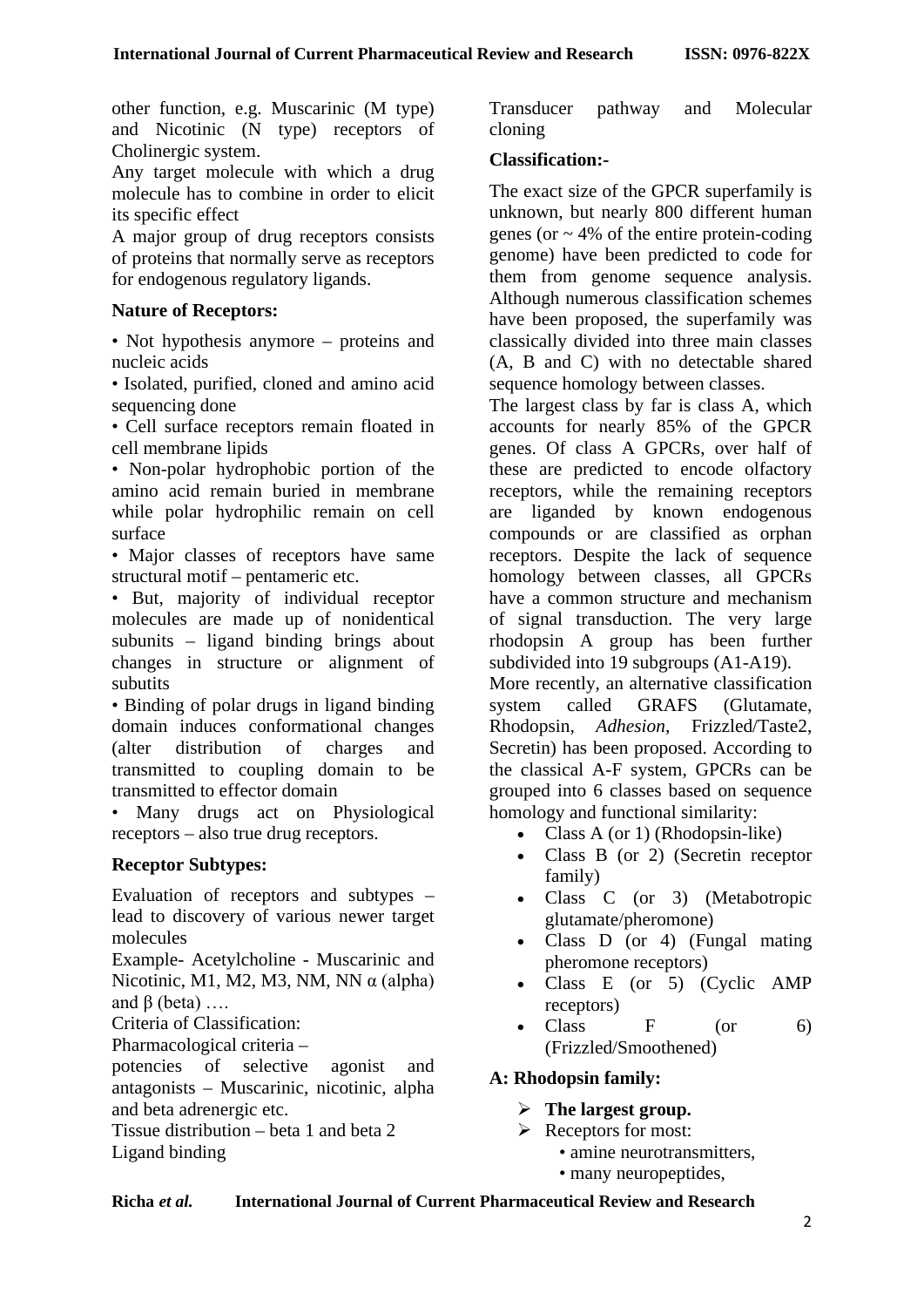- purines
- prostanoids
- cannabinoids
- $\triangleright$  Short extracellular (N terminal) tail. Ligand binds to transmembrane helices (amines) or to extracellular loops (peptides).

### **B: Secretin/glucagon receptor family:**

- $\triangleright$  Receptors for peptide hormones
	- secretin
	- glucagon
	- calcitonin
- $\triangleright$  Intermediate extracellular tail incorporating ligand-binding domain.

### **C: Metabotropic glutamate receptor/ calcium sensor family:**

- $\triangleright$  Smallest group
	- Metabotropic glutamate receptors
	- GABAB receptors
	- Ca<sub>2+</sub>-sensing receptors
- $\triangleright$  Long extracellular tail incorporating ligand-binding domain

### **D: Fungal mating pheromone receptors:**

- $\triangleright$  The Fungal pheromone mating factor receptors STE2 and STE3 are integral membrane proteins that may be involved in the response to mating factors on the cell membrane [PMID: 16453635] PMID: 3001640, PMID: 2836861].
- $\triangleright$  The G protein-coupled receptor repertoires of human and mouse.

### **E: Cyclic AMP receptors:**

- $\triangleright$  Cyclic AMP receptors from slime [molds](https://en.wikipedia.org/wiki/Slime_mold) are a distinct family of [G](https://en.wikipedia.org/wiki/G-protein_coupled_receptors)[protein coupled receptors.](https://en.wikipedia.org/wiki/G-protein_coupled_receptors)
- $\triangleright$  These receptors control development in [Dictyostelium](https://en.wikipedia.org/wiki/Dictyostelium_discoideum)  [discoideum.](https://en.wikipedia.org/wiki/Dictyostelium_discoideum)

### **F: Frizzled[/Smoothened:](https://en.wikipedia.org/wiki/Smoothened)**

- $\triangleright$  Smoothened is a [protein](https://en.wikipedia.org/wiki/Protein) that in humans is encoded by the SMO [gene.](https://en.wikipedia.org/wiki/Gene)
- $\triangleright$  Smoothened is a Class [Frizzled](https://en.wikipedia.org/wiki/Frizzled) (Class F) [G protein-coupled](https://en.wikipedia.org/wiki/G_protein-coupled_receptor)  [receptor.](https://en.wikipedia.org/wiki/G_protein-coupled_receptor)

**Frizzled** is a family of [G protein-coupled](https://en.wikipedia.org/wiki/G_protein-coupled_receptor)  [receptor](https://en.wikipedia.org/wiki/G_protein-coupled_receptor) proteins that serves as receptors in the [Wnt signaling pathway](https://en.wikipedia.org/wiki/Wnt_signaling_pathway) and other signaling pathways.



 $FIG: 01$ 

#### **Richa** *et al.* **International Journal of Current Pharmaceutical Review and Research**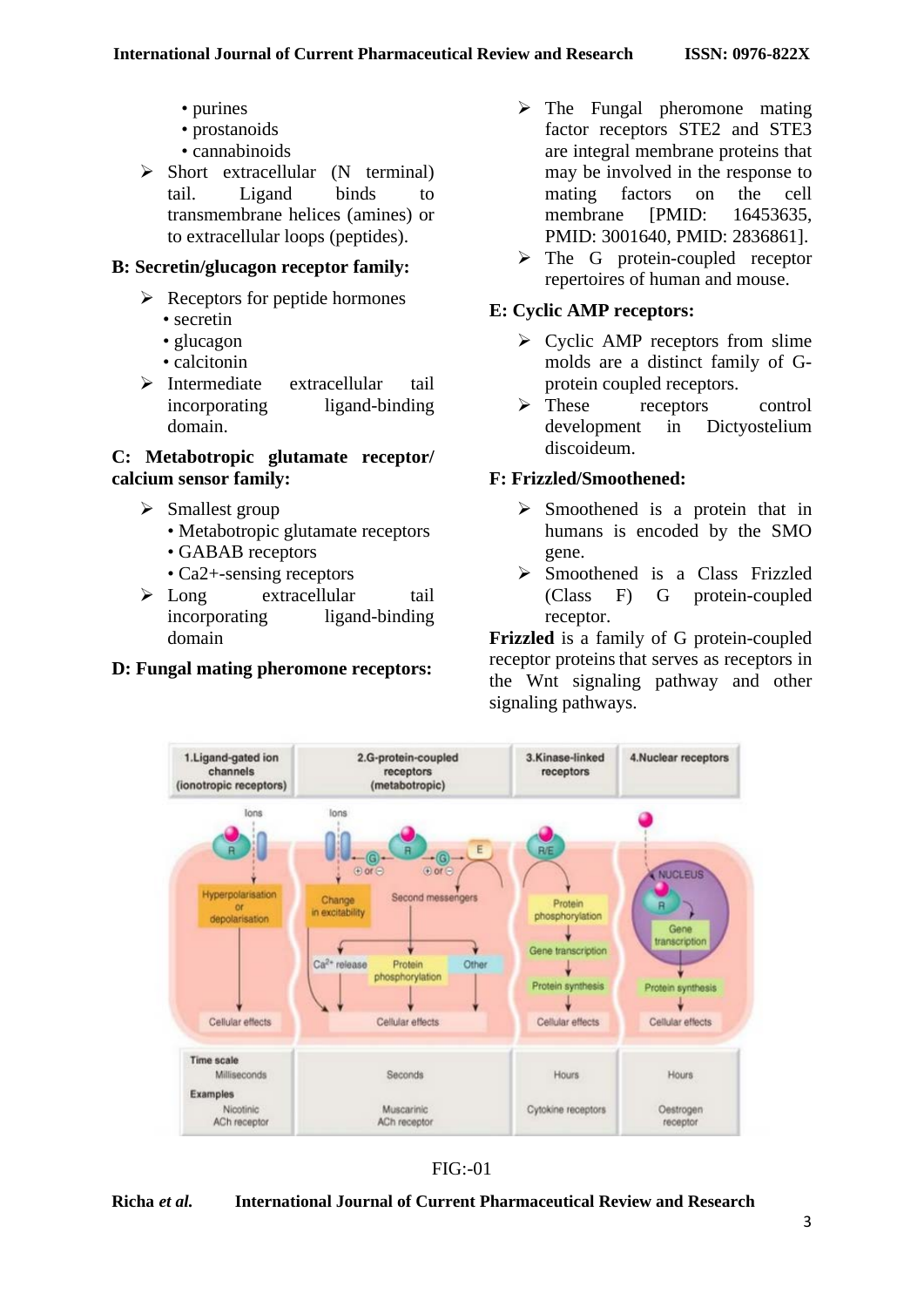## **G-protein coupled receptor structure**

G protein–coupled receptors (GPCRs), also known as seven-(pass) transmembrane domain receptors, 7TM receptors, heptahelical receptors, serpentine receptor, and G protein–linked receptors (GPLR), constitute a large [protein](https://en.wikipedia.org/wiki/Protein) family of [receptors](https://en.wikipedia.org/wiki/Membrane_receptor) that detect [molecules](https://en.wikipedia.org/wiki/Molecule) outside the [cell](https://en.wikipedia.org/wiki/Cell_%28biology%29) and activate internal [signal transduction](https://en.wikipedia.org/wiki/Signal_transduction) pathways and, ultimately, cellular responses. Coupling with [G proteins,](https://en.wikipedia.org/wiki/G_protein) they are called seventransmembrane receptors because they pass through the cell membrane seven times.

G protein–coupled receptors are found only in [eukaryotes,](https://en.wikipedia.org/wiki/Eukaryote) including [yeast,](https://en.wikipedia.org/wiki/Yeast) [choanoflagellates,](https://en.wikipedia.org/wiki/Choanoflagellate) and animals. The [ligands](https://en.wikipedia.org/wiki/Ligand_%28biochemistry%29) that bind and activate these receptors include light-sensitive compounds, [odors,](https://en.wikipedia.org/wiki/Odor) [pheromones,](https://en.wikipedia.org/wiki/Pheromone) [hormones,](https://en.wikipedia.org/wiki/Hormone) and [neurotransmitters,](https://en.wikipedia.org/wiki/Neurotransmitter) and vary

in size from small molecules to [peptides](https://en.wikipedia.org/wiki/Peptide) to large [proteins.](https://en.wikipedia.org/wiki/Protein) G protein–coupled receptors are involved in many diseases and are also the target of approximately 34% of all modern medicinal drugs. There are two principal signal transduction pathways involving the G protein–coupled receptors:

- the [cAMP](https://en.wikipedia.org/wiki/Cyclic_adenosine_monophosphate) signal pathway and
- the [phosphatidylinositol](https://en.wikipedia.org/wiki/Phosphatidylinositol) signal pathway.

When a ligand binds to the GPCR it causes a conformational change in the GPCR, which allows it to act as a guanine [nucleotide exchange factor](https://en.wikipedia.org/wiki/Guanine_nucleotide_exchange_factor) (GEF). The GPCR can then activate an associated [G](https://en.wikipedia.org/wiki/G_protein)  [protein](https://en.wikipedia.org/wiki/G_protein) by exchanging the [GDP](https://en.wikipedia.org/wiki/Guanosine_diphosphate) bound to the G protein for a [GTP.](https://en.wikipedia.org/wiki/Guanosine_triphosphate) The G protein's  $\alpha$ subunit, together with the bound GTP, can then dissociate from the β and  $γ$  subunits to further affect intracellular signaling proteins or target functional proteins directly depending on the  $\alpha$  subunit type  $(G_{\alpha s}, G_{\alpha i/\alpha}, G_{\alpha q/11}, G_{\alpha 12/13})$  $(G_{\alpha s}, G_{\alpha i/\alpha}, G_{\alpha q/11}, G_{\alpha 12/13})$  $(G_{\alpha s}, G_{\alpha i/\alpha}, G_{\alpha q/11}, G_{\alpha 12/13})$  $(G_{\alpha s}, G_{\alpha i/\alpha}, G_{\alpha q/11}, G_{\alpha 12/13})$ 

| G<br>Protein              | Receptors                                                    | <b>Signaling Pathway</b>                                                  |  |
|---------------------------|--------------------------------------------------------------|---------------------------------------------------------------------------|--|
| $G_{S}$                   | Beta adrenergic receptors,<br>glucagon, histamine, serotonin | <b>Increase CAMP</b><br><b>Excitatory effects</b>                         |  |
| $G_i$                     | Alpha, adrenergic receptors,<br>mAchR, opioid, serotonin     | <b>Decrease CAMP</b><br>Cardiac $K^+$ channel<br>open-decrease heart rate |  |
| $\mathbf{G}_{\mathbf{q}}$ | mAchR, H1, a1, Vasopressin<br>type $1, 5HT_{1C}$             | $PLC-IP_3$ , DAG<br><b>Increase Cytoplasmic Ca</b>                        |  |
| $G_{t}$                   | Rhodopsin and colour opsins<br>in retinal rod and cone cells | <b>Increase cGMP</b><br>phosphodiesterase.<br>Decrease cGMP               |  |

**Table 01: GPC Receptors**

GPCRs associate with heterotrimeric Gproteins (green), that is, G-proteins composed of three different subunits: alpha, beta, and gamma. The subunits are tethered at the membrane surface by covalently attached lipid molecules.

When a ligand binds, the receptor activates the attached G-protein by causing the exchange of GTP (yellow) for GDP (red). The activated G-protein then dissociates into an alpha (G-alpha) and a beta-gamma complex. G-alpha bound to GTP is active and can diffuse along the membrane surface to activate (and sometimes inhibit) target proteins, often enzymes that generate second messengers. Likewise, the beta-gamma complex is also able to diffuse along the inner membrane surface and affect protein activity.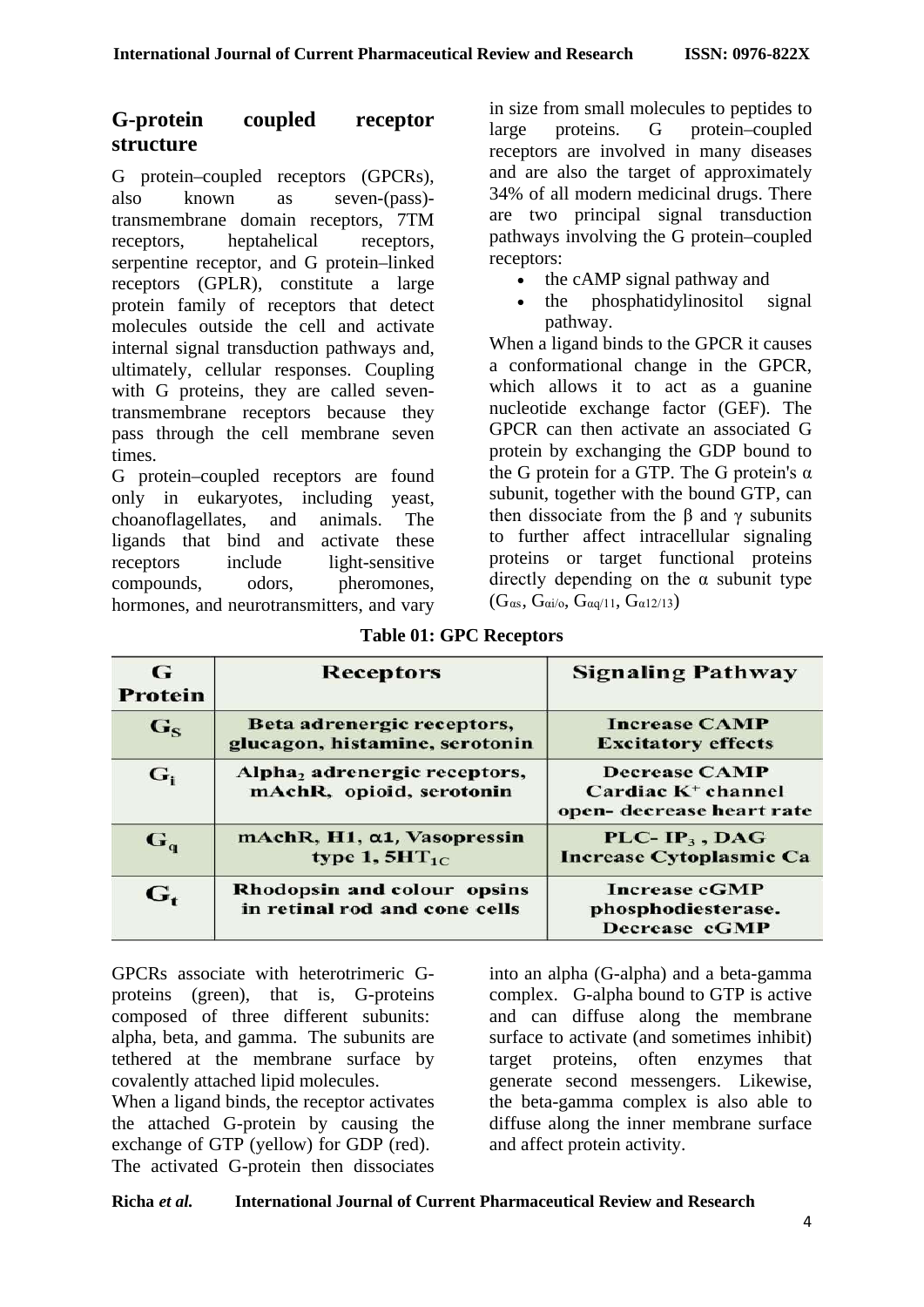Inactivation occurs because G-alpha has intrinsic GTPase activity. After GTP hydrolysis, G-alpha bound to GDP will reassociate with a beta-gamma complex to form an inactive G-protein that can again associate with a receptor. The GTPase

activity of the G-alpha can be made faster by other proteins--sometimes the target protein, sometimes a separate regulatory protein. Cholera toxin causes a chemical modification that *prevents* GTP hydrolysis and leads to unregulated signaling





GPCRs activate GTP-binding proteins, or G proteins for short, which in turn activate various effector proteins. G proteins are heterotrimers; their subunits are referred to by the Greek letters  $\alpha$ ,  $\beta$  and  $\gamma$ .

G proteins undergo repeated cycles of activation and inactivation. The cycle starts when an agonist binds to the

extracellular face of a GPCR (1), which changes the conformation of the entire GPCR molecule, including its intracellular surface. In this activated conformation, the GPCR binds a G protein (2). The  $\alpha$ -subunit of this G protein then releases a molecule of GDP, which was left behind by a previous turn of the cycle. Next, it binds

**Richa** *et al.* **International Journal of Current Pharmaceutical Review and Research**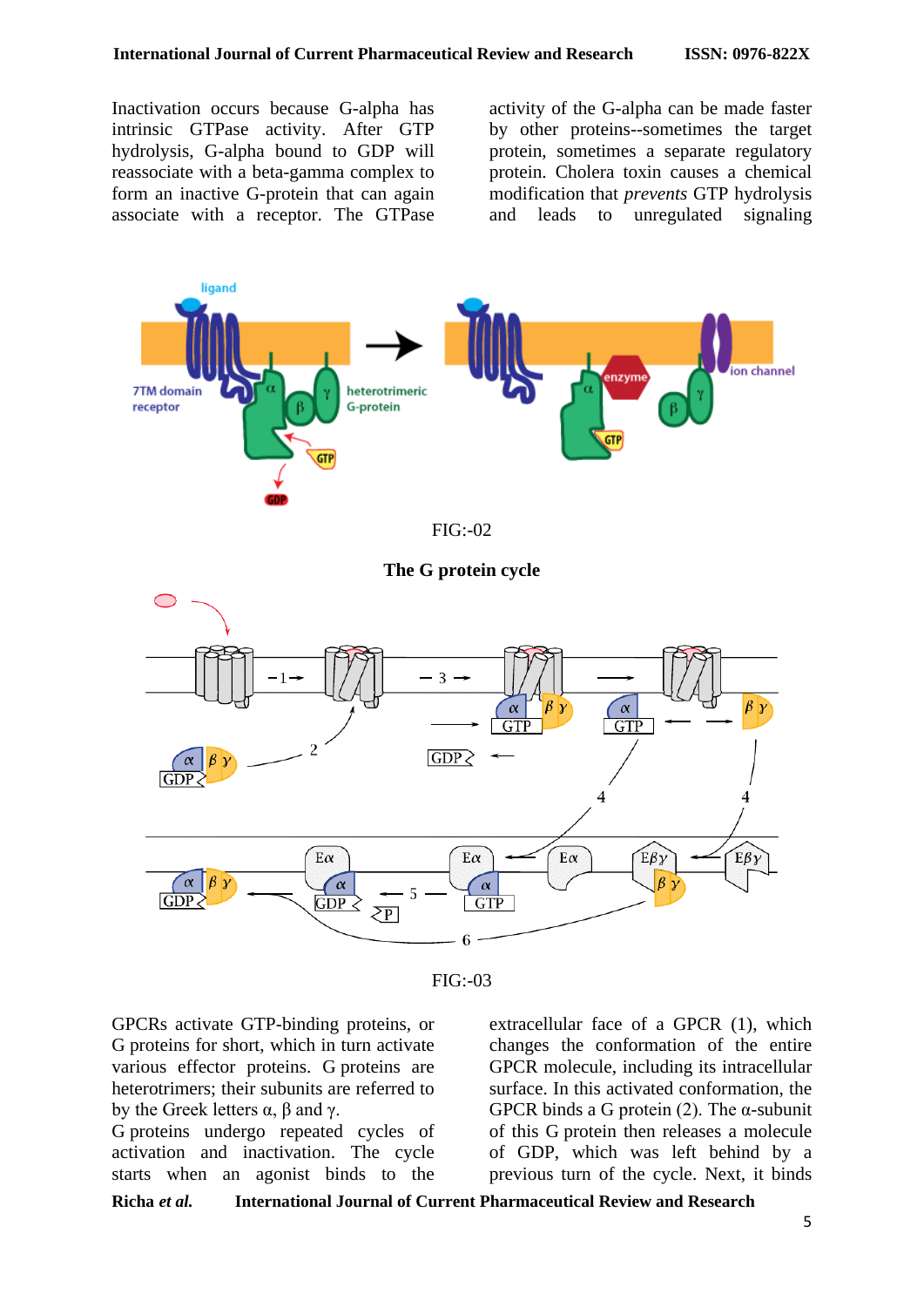GTP and then dissociates from the βγdimer. The two dissociated G protein fragments are now free to seek out and bind to their respective effector proteins (4), which have various biochemical activities (see later).

After some time has elapsed, the bound GTP molecule is cleaved by the built-in GTP'ase activity of the G $\alpha$ -subunit (5). This causes the  $\alpha$ -subunit to leave its effector and to again associate with a Gβγ dimer (6). The inactive trimer then awaits another round of activation.

### **G protein effector mechanisms**

For each of the three subunits of the heterotrimeric G proteins— $\alpha$ ,  $\beta$  and  $\gamma$  there are several subtypes, which may combine into heterotrimers in various permutations. However, overall, G proteins are less diverse than GPCRs; therefore, multiple types of GPCRs must converge upon the same G proteins and trigger the same intracellular responses.25 We will now look at the major intracellular signaling cascades triggered by different G proteins.



FIG:-04

One important effector protein is adenylate cyclase. This membrane-associated enzyme converts ATP to cyclic AMP (cAMP), which is an allosteric activator of protein kinase A.

Adenylate cyclase is controlled by two different Gα subunits, which are activated by different GPCRs. The stimulatory  $\alpha$ subunit  $(G\alpha_s, 1)$  activates the enzyme, **The phospholipase C cascade**

whereas the inhibitory  $\alpha$ -subunit (G $\alpha$ <sub>i</sub>, 2) inhibits it.

An important effector molecule for Gβγ dimers are  $K^+$  channels of the  $K_{ir}$  type (3). Opening of these channels will cause hyperpolarization of the cell membrane. In excitable cells, this will tend to reduce the level of activity.



 $FIG: 05$ 

**Richa** *et al.* **International Journal of Current Pharmaceutical Review and Research**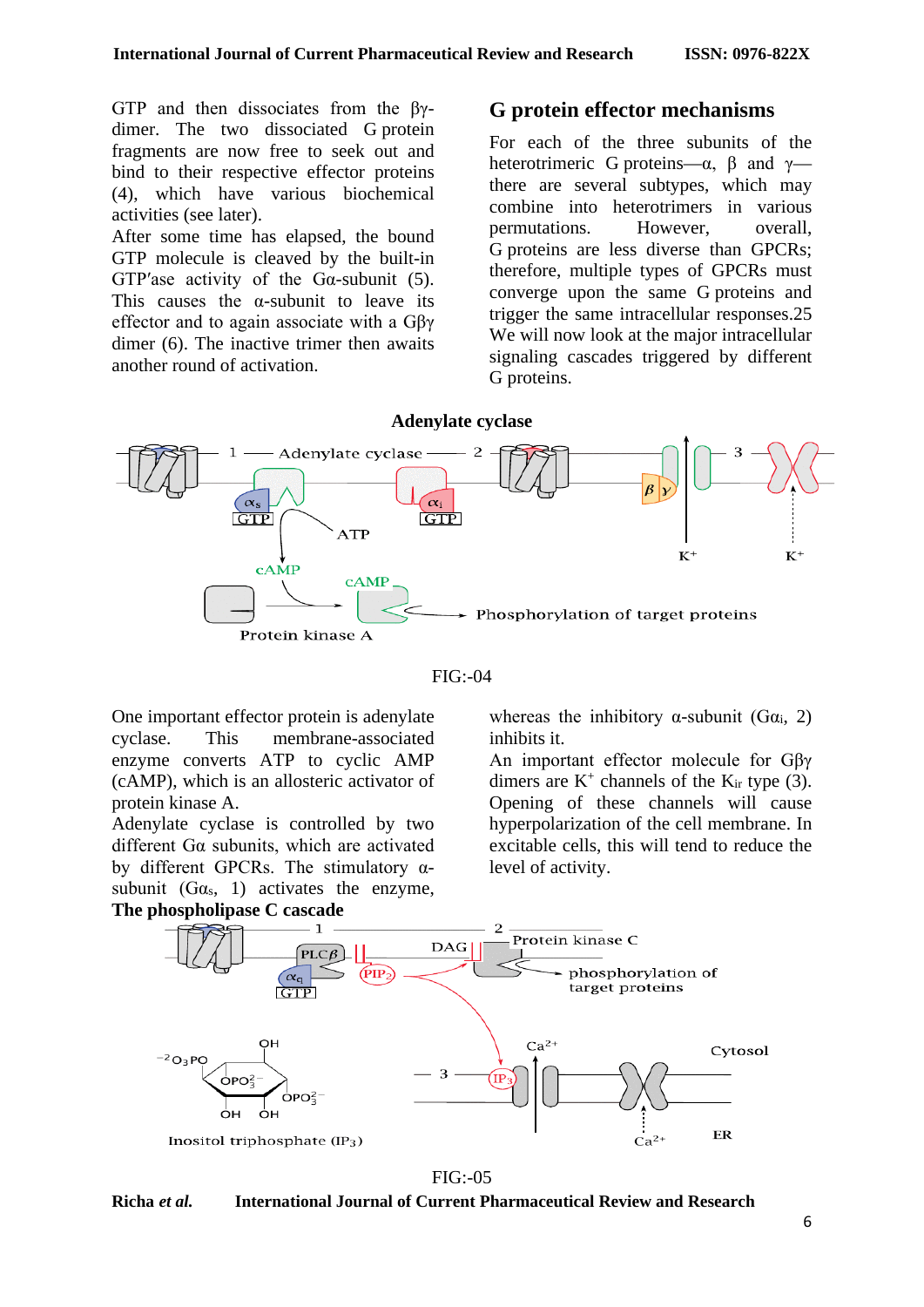Another effector pathway that is activated downstream of many pharmacologically important GPCRs is the phospholipase C cascade. For example, the contraction of vascular smooth muscle cells downstream of α-adrenergic receptors (slide [2.3.4\)](http://watcut.uwaterloo.ca/webnotes/Pharmacology/Pharmacodynamics.html#slide-dynamicsTolazolineDibenamineCurves) or angiotensin receptors (slide [1.2.5\)](http://watcut.uwaterloo.ca/webnotes/Pharmacology/Introduction.html#slide-introAngiotensinSketch) is mediated by this pathway.

In this cascade, the  $\alpha$ -subunit of  $G_q$ stimulates phospholipase Cβ (1). The activated enzyme then cleaves a specific membrane lipid, phosphatidylinositolbisphosphate (PIP2), into two secondary messengers, namely, diacylglycerol and inositoltriphosphate.

Diacylglycerol (DAG) is a very hydrophobic molecule that remains associated with the cytoplasmic membrane, where it activates protein kinase C (2). Phosphorylation of target proteins by this kinase causes various downstream effects.

The other messenger, inositoltriphosphate (IP3), is water-soluble. It travels through the cytosol to the ER membrane, where it activates the  $IP_3$  receptor, which is a calcium channel (3).  $Ca^{++}$  ions released from the ER into the cytosol activate calmodulin, which in turn will affect numerous calmodulin-dependent proteins. In smooth muscle, a calmodulin-dependent protein kinase phosphorylates myosin, which triggers contraction.

## **Structure and function of GPCRs**

Much experimental effort has been devoted to studying the conformational changes that are at the heart of GPCR function. Many of these studies have been performed on rhodopsin. This molecule differs from other GPCRs in being activated not by ligand binding and dissociation, but instead by photoisomerization of its covalently bound retinal chromophore. However, it is the easiest GPCR molecule to obtain in abundance, and it was the first one to be crystallized, which made it an attractive model. Since it shares extensive homology with many GPCRs that are drug targets, it is also a credible and useful model.

Crystal structures of other GPCRs have now started to appear, and they will indubitably enhance our understanding and the precision of drug design. However, crystal structures are static, and other experimental methods remain relevant for understanding the molecular movements and interactions. We will consider a few selected examples below. The first example involves the receptor for substance P, a peptide neurotransmitter.

# **Orphan GPCRs**

200 or so known GPCRs whose endogenous ligands and functions are not known Attempts have been made to deorphanise these receptors. Evidence that some recently deorphanised GPCRs, such as orexin receptor, may dimerise or associate with more classical GPCRs

| Orphan receptor     | Ligand                         | Therapeutic indication                       | Action of the compounds       |
|---------------------|--------------------------------|----------------------------------------------|-------------------------------|
| ORL-1 (NOP)         | Nociceptin/Orphanin FQ         | Stress and pain                              | Agonist                       |
| Edg1, $3, 5, 6, 8$  | S <sub>1</sub> P               | Autoimmune diseases                          | Agonist/antagonist            |
| H <sub>3</sub>      | Histamine                      | Dementia                                     | Antagonist/inverse<br>agonist |
| Orexin1, 2          | OrexinA and B                  | Sleep disorders                              | Antagonist                    |
| <b>SLC-1 (MCH1)</b> | <b>MCH</b>                     | Obesity, anxiety and<br>depression           | Antagonist                    |
| <b>GHSR</b>         | Ghrelin                        | Catabolic disorders                          | Agonist                       |
| GPR38               | Motilin                        | Gastroparesis and irritable<br>bowl syndrome | Agonist                       |
| GPRv53 (H4)         | Histamine                      | Inflammation                                 | Antagonist                    |
| P2Y12               | ADP                            | Platelet aggregation                         | Antagonist                    |
| <b>GPR16 (BLT1)</b> | LTB4                           | Inflammation and<br>rheumatoid arthritis     | Antagonist                    |
| BLT <sub>2</sub>    | ITB4                           | Inflammation and<br>rheumatoid arthritis     | Antagonist                    |
| HG55 (CysLT1)       | LTD4                           | Bronchoconstriction                          | Antagonist                    |
| GPR40               | Medium and long fatty<br>acids | <b>Diabetes</b>                              | Agonist                       |
| <b>HM74A, B</b>     | Nicotinic acid                 | Dyslipidaemia                                | Agonist                       |

## **Table 02:**

**Richa** *et al.* **International Journal of Current Pharmaceutical Review and Research**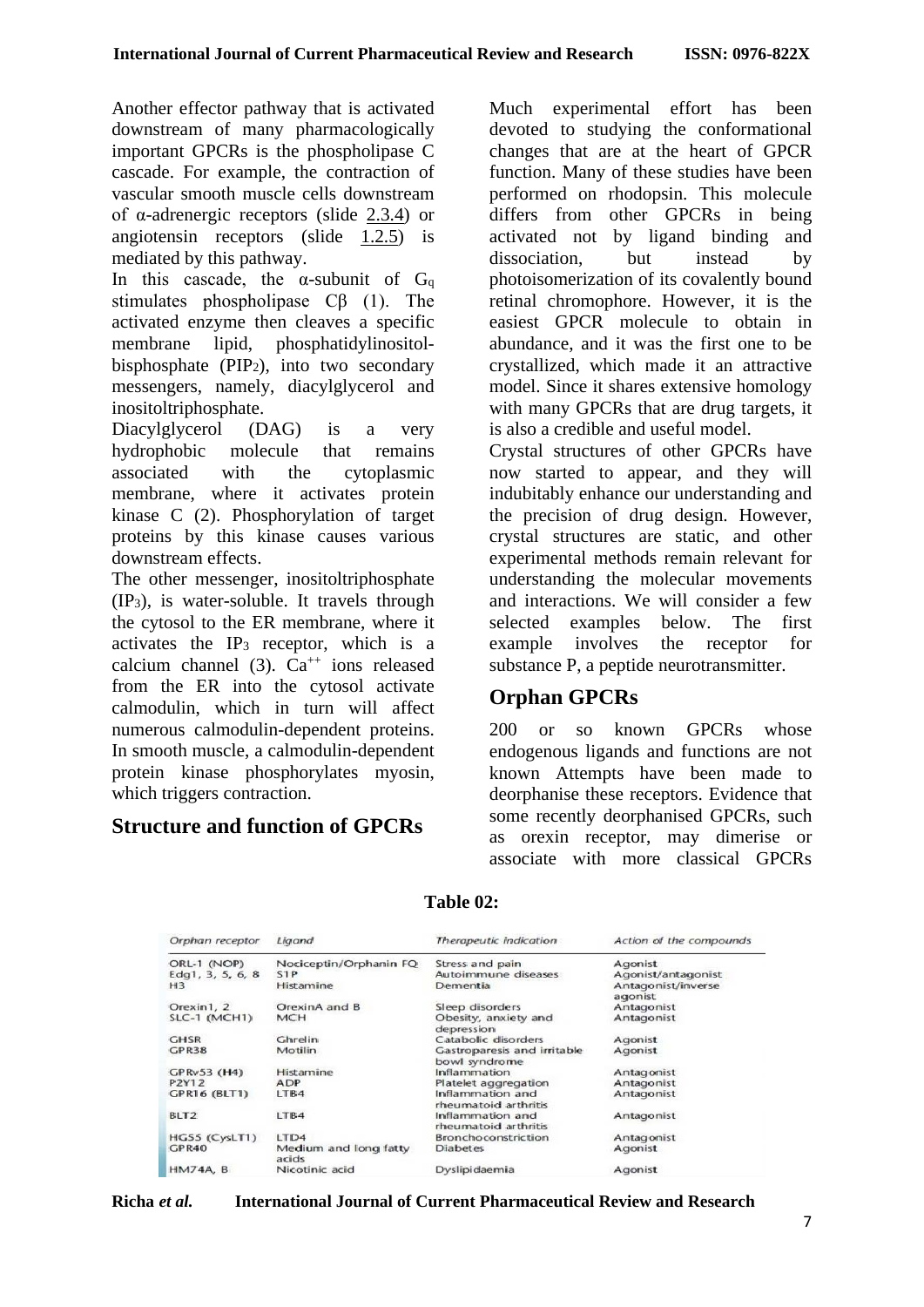# **REFERENCES**

- 1. A.D. Howard, G. McAllister, S.D. Feighner, Q. Liu, R.P. Nargund, L.H. Van der Ploeg, A.A. Patchett, Orphan G-protein-coupled receptors and natural ligand discovery, Trends Pharmacol. Sci. 2001:22 (3); 132–140.
- 2. Alexander SPH, Mathie A, Peters JA. Guide to Receptors and Channels (GRAC), 5th edn. Br J Pharmacol 2011:164 (Suppl. 1): S1–S324.
- 3. F. Knoflach, V. Mutel, S. Jolidon, J.N. Kew, P. Malherbe, E. Vieira, J. Wichmann, J.A. Kemp, Positive allosteric modulators of metabotropic glutamate 1 receptor: characterization, mechanism of action, and binding site, Proc. Natl. Acad. Sci. U. S. A. 2001:98 (23); 13402–13407.
- 4. F.Y. Carroll, A. Stolle, P.M. Beart, A. Voerste, I. Brabet, F. Mauler, C. Joly, H. Antonicek, J. Bockaert, T. Muller, J.P. Pin, L. Prezeau, BAY36- 7620: a potent noncompetitive mGlu1 receptor antagonist with inverse agonist activity, Mol. Pharmacol. 2001:59 (5);965–973.
- 5. Filmore D (2004). ["It's a GPCR](http://pubs.acs.org/subscribe/journals/mdd/v07/i11/html/1104feature_filmore.html)  [world".](http://pubs.acs.org/subscribe/journals/mdd/v07/i11/html/1104feature_filmore.html) Modern Drug Discovery. American Chemical Society. 2004 (November): 24–28.
- 6. Gilman AG. "G proteins: transducers of receptor-generated signals". Annual Review of Biochemistry. 1987:56 (1): 615– 49.
- 7. GLIDA-GPCR ligand database version 2.04 10/10/2010
- 8. Gurevich, E.V., et al., G proteincoupled receptor kinases: More than just kinases and not only for GPCRs,JPT Elsevier
- 9. Harmar, A.J.; Hills, R.A.; Rosser, E.M.; Jones, M.; Buneman, O.P.; Dunbar, D.R.; Greenhill,S.D.; Hale, V.A.; Sharman, J.L.; Bonner,

T.I.; et al. IUPHAR-DB: The IU-PHAR database of G protein coupled receptors and ion channels. Nucl. Acid. Res. 2009, 37, D680- D<sub>685</sub>.

- 10. Hauser, Alexander S.; Attwood, Misty M.; Rask-Andersen, Mathias; Schiöth, Helgi B.; Gloriam, David E. ["Trends in](https://www.nature.com/nrd/journal/vaop/ncurrent/full/nrd.2017.178.html)  [GPCR drug discovery: new agents,](https://www.nature.com/nrd/journal/vaop/ncurrent/full/nrd.2017.178.html)  [targets and indications".](https://www.nature.com/nrd/journal/vaop/ncurrent/full/nrd.2017.178.html) Nature Reviews Drug Discovery. October 2017: Retrieved 7 November 2017.
- 11. Horn, F.; Vriend, G.; Cohen, F.E. Collecting and harvesting biological data: the GPCRDB and Nuclea RDB information systems. Nucl. Acid. Res. 2001, 29, 346- 349.
- 12. J.A. Ballesteros, H. Weinstein, Integrated methods for the construction of three-dimensional models and computational probing of structure function relations in G protein coupled receptors, Methods Neurosci.1995:25;366–428.
- 13. J.P. Pin, T. Galvez, L. Prezeau, Evolution, structure, and activation mechanism of family 3/C Gprotein-coupled receptors, Pharmacol. Ther. 2003:98 (3);325– 354.
- 14. Joost P, Methner A. ["Phylogenetic](https://www.ncbi.nlm.nih.gov/pmc/articles/PMC133447)  [analysis of 277 human G-protein](https://www.ncbi.nlm.nih.gov/pmc/articles/PMC133447)[coupled receptors as a tool for the](https://www.ncbi.nlm.nih.gov/pmc/articles/PMC133447)  [prediction of orphan receptor](https://www.ncbi.nlm.nih.gov/pmc/articles/PMC133447)  [ligands".](https://www.ncbi.nlm.nih.gov/pmc/articles/PMC133447) Genome Biology. October 2002:3 (11): RESEARCH0063.
- 15. King N, Hittinger CT, Carroll SB. "Evolution of key cell signaling and adhesion protein families predates animal origins". Science. July 2003: 301 (5631): 361–3.
- 16. L.M. Luttrell, R.J. Lefkowitz, The role of beta-arrestins in the termination and transduction of Gprotein-coupled receptor signals, J. Cell. Sci. 2002:115(Pt. 3);455–465.
- 17. M. Azzi, P.G. Charest, S. Angers, G. Rousseau, T. Kohout, M.

**Richa** *et al.* **International Journal of Current Pharmaceutical Review and Research**